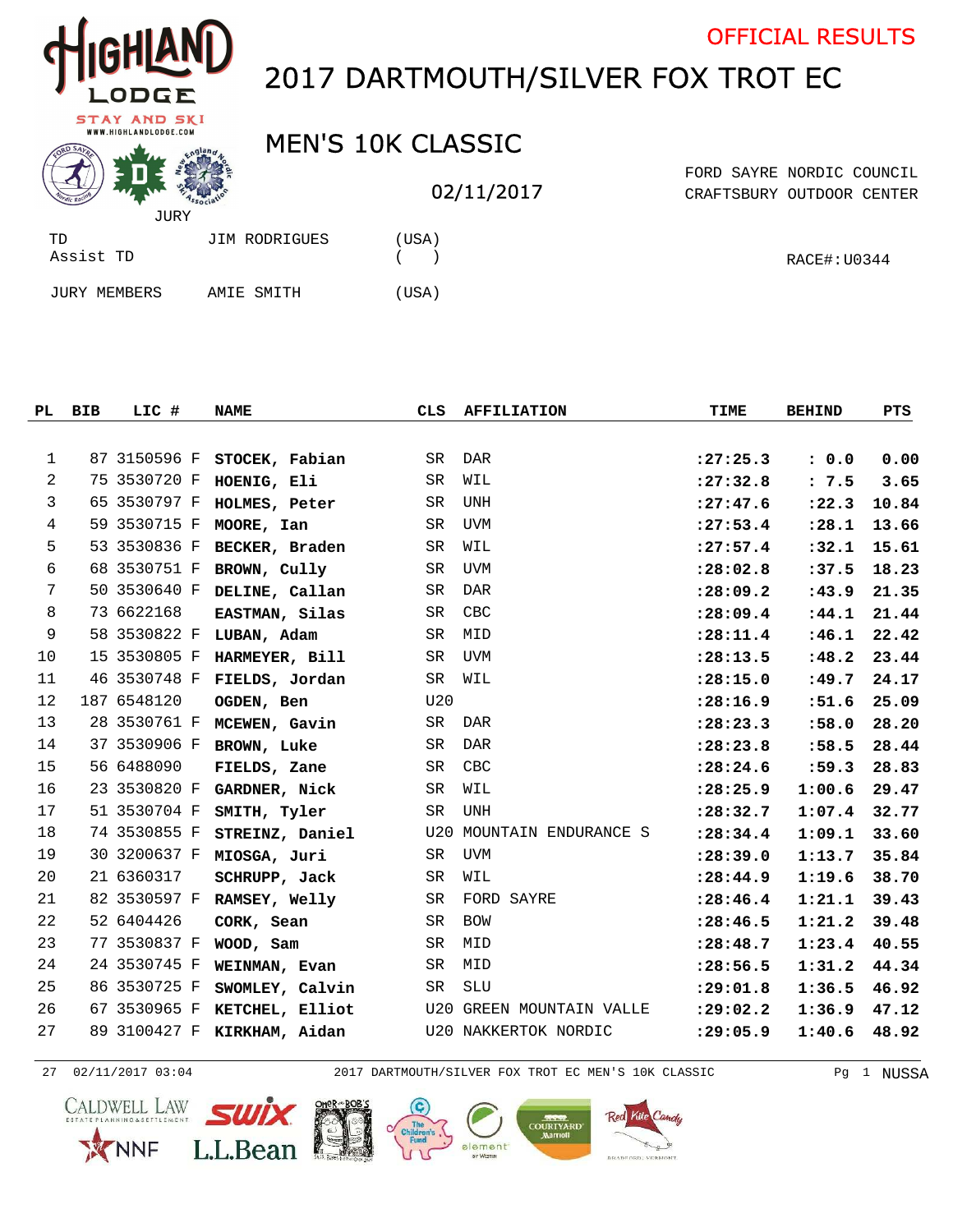| PL | BIB | LIC #        | <b>NAME</b>                                               | CLS | <b>AFFILIATION</b>                                  | TIME       | <b>BEHIND</b>  | PTS   |
|----|-----|--------------|-----------------------------------------------------------|-----|-----------------------------------------------------|------------|----------------|-------|
|    |     |              |                                                           |     |                                                     |            |                |       |
| 28 |     | 13 6384406   | VOLZ, Jacob                                               | SR  | MID                                                 | : 29:06.1  | 1:40.8         | 49.01 |
| 29 |     | 45 6061857   | ADICOFF, Jake                                             | SR  | BOW                                                 | : 29:06.4  | 1:41.1         | 49.16 |
| 30 |     |              | 9 3530607 F NADLER, Andrew                                | SR  | DAR                                                 | : 29:11.0  | 1:45.7         | 51.39 |
| 31 |     | 14 6464546   | EGGER, Andrew                                             | SR  | CBC                                                 | : 29: 12.7 | 1:47.4         | 52.22 |
| 32 |     | 81 3530825 F | CONSENSTEIN, Jack                                         |     | U20 WILLIAMS SKI TEAM                               | : 29:13.5  | 1:48.2         | 52.61 |
| 33 |     |              | 38 3530804 F HARMEYER, Henry                              | SR  | UVM                                                 | : 29:14.1  | 1:48.8         | 52.90 |
| 34 |     | 47 6574644   | NOTTONSON, Lewis                                          | SR  | MID                                                 | : 29:16.5  | 1:51.2         | 54.07 |
| 35 |     | 44 3530969 F | BODEWES, Will                                             | SR  | UNH                                                 | : 29:18.5  | 1:53.2         | 55.04 |
| 36 |     | 85 3530966 F | GLUECK, Adam                                              |     | U20 FORD SAYRE                                      | : 29:19.1  | 1:53.8         | 55.33 |
| 37 |     | 66 6401380   | CARR, Evan                                                |     | U20 WILLIAMS COLLEGE                                | : 29: 20.6 | 1:55.3         | 56.06 |
| 38 |     | 70 3530801 F | MCDONALD, Parker                                          | SR  | BAT                                                 | : 29: 22.9 | 1:57.6         | 57.18 |
| 39 |     | 33 6315514   | MILLSLAGLE, Max                                           | SR  | BAT                                                 | : 29: 24.5 | 1:59.2         | 57.96 |
| 40 |     | 4 6277400    | COSTLEY, Luke                                             | SR  | WIL                                                 | : 29:26.2  | 2:00.9         | 58.79 |
| 41 |     | 25 6466286   | HARRISON, Scott                                           | SR  | CBC                                                 | : 29: 29.1 | 2:03.8         | 60.20 |
| 42 |     | 36 3530747 F | HESS, Gavin                                               | SR  | UNH                                                 | : 29:29.5  | 2:04.2         | 60.39 |
| 43 |     | 71 3530937 F | MUNNS, Conor                                              |     | U20 STRATTON MOUNTAIN SC                            | : 29:30.5  | 2:05.2         | 60.88 |
| 44 |     | 55 6537050   | HRYNUK, Connor                                            | SR  | UMPI                                                | : 29:30.6  | 2:05.3         | 60.93 |
| 45 |     | 181 6535163  | SINKLER, Samuel                                           | SR  |                                                     | : 29: 31.1 | 2:05.8         | 61.17 |
| 46 |     | 11 6350255   | LIPHART, Ian                                              | SR  | CBC                                                 | : 29: 31.5 | 2:06.2         | 61.36 |
| 47 |     |              | 42 3530899 F LUKENS, Leo                                  | SR  | BAT                                                 | : 29:32.4  | 2:07.1         | 61.80 |
| 48 |     | 18 6605345   | GOSTOUT, Christian                                        | SR  | <b>BOW</b>                                          | :29:32.9   | 2:07.6         | 62.04 |
| 49 |     | 91 3530762 F | SYBEN, Dylan                                              |     | U20 WILLIAMS SKI TEAM                               | : 29:37.2  | 2:11.9         | 64.13 |
| 50 |     | 79 6648302   | MEYER, Ian                                                | SR  | HAR                                                 | : 29: 41.4 | 2:16.1         | 66.18 |
| 51 |     | 69 3530872 F | O CONNELL, Finn                                           |     | U20 UVM                                             | : 29: 42.2 | 2:16.9         | 66.57 |
| 52 |     | 92 6293090   | MERRENS, Sam                                              | SR  | DARTMOUTH SKI TEAM                                  | : 29: 43.1 | 2:17.8         | 67.00 |
| 53 |     | 72 6643622   | KITCH, James                                              |     | U20 CAMBRIDGE SPORTS UNI                            | : 29: 44.4 | 2:19.1         | 67.64 |
| 54 |     | 27 6658960   | WATSON, Orion                                             | SR  | BOW                                                 | : 29: 47.0 | 2:21.7         | 68.90 |
| 55 |     |              | 12 3530768 F CHRISTIAN, Shane                             | SR  | UNH                                                 | : 29:52.1  | 2:26.8         | 71.38 |
| 56 |     | 39 6661173   | HALL, Carter                                              | SR  | CBC                                                 | : 29:52.4  | 2:27.1         | 71.52 |
| 57 |     |              | 88 3100366 F ZECHEL, Maks                                 |     | U20 BAT                                             | : 29:54.9  | 2:29.6         | 72.74 |
| 58 |     |              | 93 3530856 F WITKOWSKI, Adam U20 STRATTON MOUNTAIN SC     |     |                                                     | :29:59.6   | 2:34.3         | 75.03 |
| 59 |     | 61 6558341   | SCHMELZLE, Liam SR SMC                                    |     |                                                     | :30:01.7   | 2:36.4         | 76.05 |
| 60 |     |              | 94 3530963 F WILKERSON, Nicholas U20 GREEN MOUNTAIN VALLE |     |                                                     | : 30: 03.1 | 2:37.8         | 76.73 |
| 61 |     | 8 6628724    | SHAHEEN, Samuel                                           |     | SR BOW                                              | :30:03.2   | 2:37.9         | 76.78 |
| 62 |     | 64 5909726   | LALIBERTE, Torin                                          |     | SR SMC                                              | :30:03.9   | 2:38.6         | 77.12 |
| 63 |     |              |                                                           |     | 90 3530968 F BURT, Gregory U20 GREEN MOUNTAIN VALLE | : 30:04.7  | 2:39.4 77.51   |       |
| 64 |     | 32 6646603   | RHATIGAN, William SR HAR                                  |     |                                                     | :30:05.2   | 2:39.9         | 77.75 |
| 65 |     |              | 80 3530940 F BEAN, Walker                                 |     | U20 GREEN MOUNTAIN VALLE                            | :30:05.6   | 2:40.3         | 77.94 |
| 66 |     | 22 6285842   | MOREAU, Nathan                                            |     | SR BAT                                              | :30:06.9   | $2:41.6$ 78.58 |       |
| 67 |     | 125 5847314  | HALVORSEN, Hans                                           |     | SR WILLIAMS COLLEGE SKI                             | :30:09.3   | 2:44.0         | 79.74 |
| 68 |     | 180 6696660  |                                                           |     | DOHERTY, Andrew U20 MT WASHINGTON NORDIC            | :30:10.5   | 2:45.2         | 80.33 |
| 69 |     |              | 78 3530842 F BOSWELL, Russell U20 STRATTON MOUNTAIN SC    |     |                                                     | : 30: 11.4 | 2:46.1 80.76   |       |
| 70 |     | 10 6639653   | MAHONEY, Gabriel                                          |     | SR MID                                              | :30:12.6   | 2:47.3         | 81.35 |

70 02/11/2017 03:04 2017 DARTMOUTH/SILVER FOX TROT EC MEN'S 10K CLASSIC Pg 2 NUSSA







element



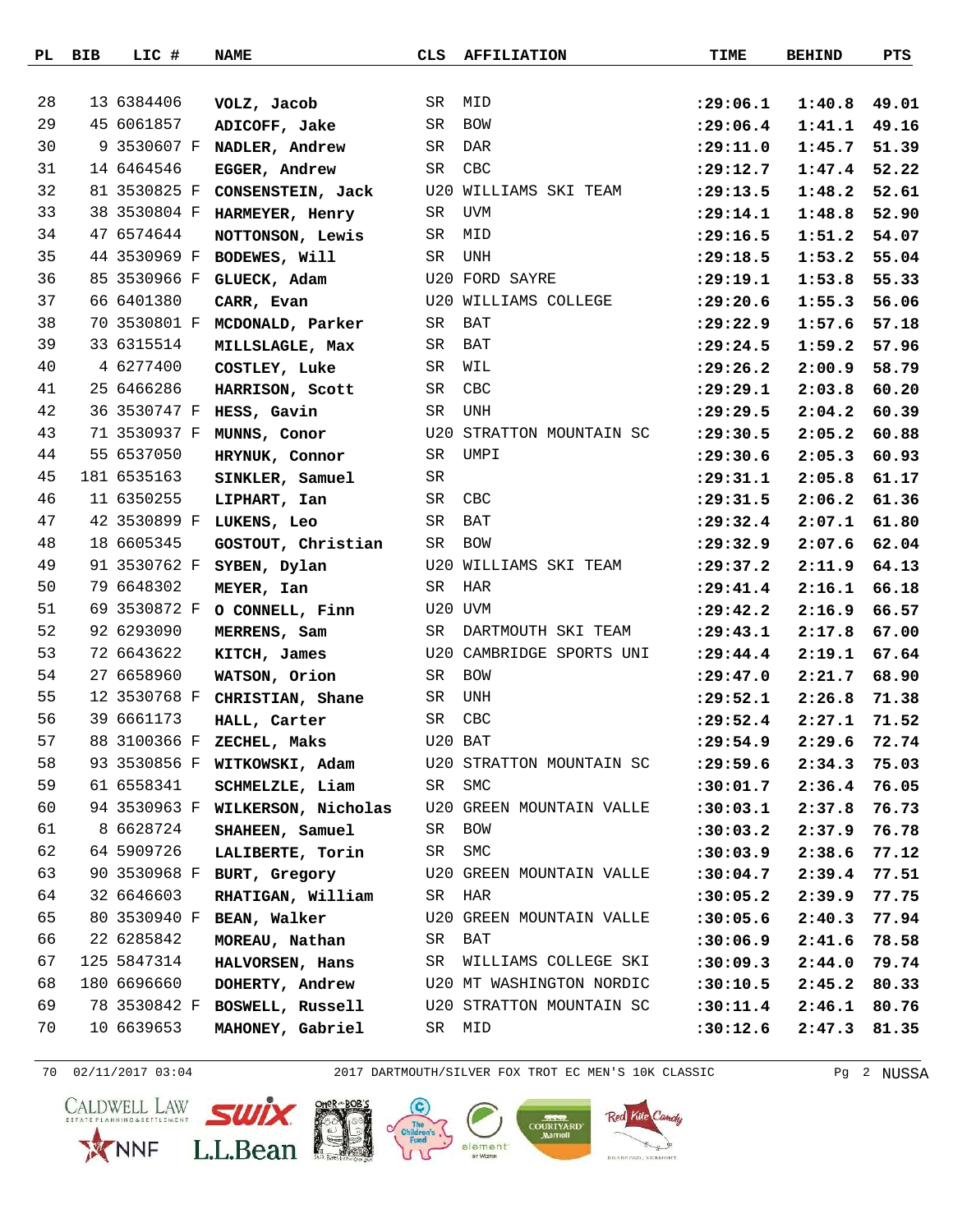| PL  | BIB | LIC #         | <b>NAME</b>                                   | CLS | <b>AFFILIATION</b>       | TIME                   | <b>BEHIND</b>   | PTS           |
|-----|-----|---------------|-----------------------------------------------|-----|--------------------------|------------------------|-----------------|---------------|
|     |     |               |                                               |     |                          |                        |                 |               |
| 71  |     | 129 6643941   | STREINZ, Caleb                                |     | U20 OUTDOOR SPORT INSTIT | :30:12.8               | 2:47.5          | 81.44         |
| 72  |     | 84 6072219    | MAMROL, Peter                                 | SR  | DARTMOUTH SKI TEAM       | :30:16.0               | 2:50.7          | 83.00         |
| 73  |     | 110 3530918 F | FOREST, Gabriel                               | SR  | CBC                      | :30:17.9               | 2:52.6          | 83.92         |
| 74  |     | 102 3530893 F | HARTMAN, Bryce                                |     | U20 UNH                  | :30:18.6               | 2:53.3          | 84.26         |
| 75  |     | 98 3530800 F  | SHANNON, Casey                                | SR  | UNH                      | :30:19.3               | 2:54.0          | 84.60         |
| 76  |     | 97 3530903 F  | O BRIEN, Russell                              |     | U20 BOWDOIN COLLEGE SKI  | :30:22.0               | 2:56.7          | 85.92         |
| 77  |     | 95 3530858 F  | HODGES, Sam                                   |     | U20 FROST MOUNTAIN NORDI | :30:23.5               | 2:58.2          | 86.65         |
| 78  |     | 100 6159016   | <b>BIGELOW, Magnus</b>                        | SR  | DARTMOUTH SKIING         | :30:24.5               | 2:59.2          | 87.13         |
| 79  |     | 2 6559911     | ALLEN, Benjamin                               | SR  | UNH                      | :30:25.7               | 3:00.4          | 87.72         |
| 80  |     | 109 6634970   | ECKSTEIN, Noah                                |     | U20 CRAFTSBURY NORDIC    | :30:25.8               | 3:00.5          | 87.77         |
| 81  |     | 117 6577732   | EPPOLITO, Eli                                 |     | U20 WEST RIVER NORDIC    | :30:26.5               | 3:01.2          | 88.11         |
| 82  |     | 16 3530781 F  | GORDON, Koby                                  | SR  | DAR                      | :30:29.5               | 3:04.2          | 89.56         |
| 83  |     | 57 6595573    | RAMSAY, Dustin                                | SR  | SLU                      | :30:30.5               | 3:05.2          | 90.05         |
| 84  |     | 150 6648348   | YOUNG, Mark                                   |     | U20 GUNSTOCK NORDIC ASSO | :30:31.3               | 3:06.0          | 90.44         |
| 85  |     | 128 3530948 F | SAPP, Everett                                 |     | U20 NYSEF                | :30:33.7               | $3:08.4$ 91.61  |               |
| 86  |     | 19 3530839 F  | FITZPATRICK, Mackinl                          | SR  | HAR                      | :30:36.3               | 3:11.0          | 92.87         |
| 87  |     | 123 6646839   | COLT, Henry                                   | SR  | BATES COLLEGE            | :30:37.2               | 3:11.9          | 93.31         |
| 88  |     | 119 3530924 F | FREITAS-EAGAN, Isaac                          |     | U20 B.U.H.S.             | :30:38.0               | 3:12.7          | 93.70         |
| 89  |     | 142 6651217   | MEYERSON, Jacob                               | SR  | HARVARD                  | :30:39.5               | $3:14.2$ 94.43  |               |
| 90  |     | 105 6650216   | JAMPEL, Jacob                                 |     | U20 CSU                  | :30:42.3               | 3:17.0          | 95.79         |
| 91  |     |               | 76 3530955 F MCGREW, Henry                    |     | U20 NYSEF                | :30:42.4               | 3:17.1          | 95.84         |
| 92  |     | 172 5837109   | KANTACK, Keith                                | SR  | FORD SAYRE/MOUNT WAS     | :30:43.3               | 3:18.0          | 96.27         |
| 93  |     | 133 6649887   | SNOW, Oliver                                  |     | U20 CSU                  | :30:43.7               | 3:18.4          | 96.47         |
| 94  |     | 41 3530799 F  | AYOTTE, Blaine                                | SR  | SLU                      | : 30: 44.2             | 3:18.9          | 96.71         |
| 95  |     | 120 6484315   | POLITO, Max                                   |     | U20 MIDDLEBURY COLLEGE S | :30:44.5               | 3:19.2          | 96.86         |
| 96  |     | 118 6650372   | CULNANE, Ian                                  |     | U20 BOWDOIN NORDIC       | :30:50.9               | 3:25.6          | 99.97         |
| 96  |     |               | 60 3530838 F HAMILTON, Forrest                | SR  | BAT                      | :30:50.9               | 3:25.6          | 99.97         |
| 98  |     | 127 5400981   | BRADLEY, Joel                                 | SR  | FORD SAYRE/MRC           | :30:52.0               | 3:26.7 100.50   |               |
| 99  |     | 116 6292276   | VOIGT, George                                 | SR  | COLBY NORDIC             | :30:55.3               | 3:30.0 102.11   |               |
| 100 |     |               | 132 3100359 F HOWARD, Brendon                 |     | SR NAKKERTOK             | :30:55.8 3:30.5 102.35 |                 |               |
| 101 |     | 48 3530907 F  | GREEN, Connor                                 |     | SR HAR                   | :30:56.0               | $3:30.7$ 102.45 |               |
| 102 |     | 35 6647040    | PALUSZEK, John                                |     | SR UMPI                  | :30:56.9               | 3:31.6 102.89   |               |
| 103 |     | 113 6650101   | LINDAHL, Erik                                 |     | U20 FORD SAYRE           | :30:57.1               | 3:31.8 102.98   |               |
| 104 |     | 101 6405678   | BATES, Calvin                                 |     | U20 DUBLINXC             | : 31: 01.7             | 3:36.4 105.22   |               |
| 105 |     | 103 6376634   | ZABELL, Sam                                   |     | U20 MIDDLEBURY COLLEGE S | : 31:02.3              | 3:37.0 105.51   |               |
| 106 |     | 162 6407296   | MILLSLAGLE, Zebediah U20 MIDDLEBURY COLLEGE S |     |                          | :31:05.8               | 3:40.5 107.21   |               |
| 107 |     | 115 6540071   | HANSON, Anders                                |     | U20 CRAFTSBURY NORDIC    | :31:08.4               |                 | 3:43.1 108.48 |
| 108 |     | 107 6623869   | HALL, Jackson                                 |     | SR CBC                   | : 31: 11.1             | 3:45.8 109.79   |               |
| 109 |     | 106 6648849   | HOFFERT, Henry                                |     | U20 CRAFTSBURY NORDIC CL | : 31: 11.3             | 3:46.0 109.89   |               |
| 110 |     | 7 3530728 F   | GRAY, Connor                                  |     | SR BAT                   | : 31:16.8              | 3:51.5 112.56   |               |
| 111 |     | 96 6600203    | WENTWORTH, Marcus U20 GOULD ACADEMY           |     |                          | :31:17.0               | 3:51.7 112.66   |               |
| 112 |     | 111 6554390   | SOLOW, Will                                   |     | U20 MANSFIELD NORDIC CLU | : 31: 18.1             | $3:52.8$ 113.20 |               |
| 113 |     | 34 6624408    | CYR, Brendan                                  |     | SR SLU                   | : 31: 21.8             |                 | 3:56.5 114.99 |
|     |     |               |                                               |     |                          |                        |                 |               |

113 02/11/2017 03:04 2017 DARTMOUTH/SILVER FOX TROT EC MEN'S 10K CLASSIC Pg 3 NUSSA









element

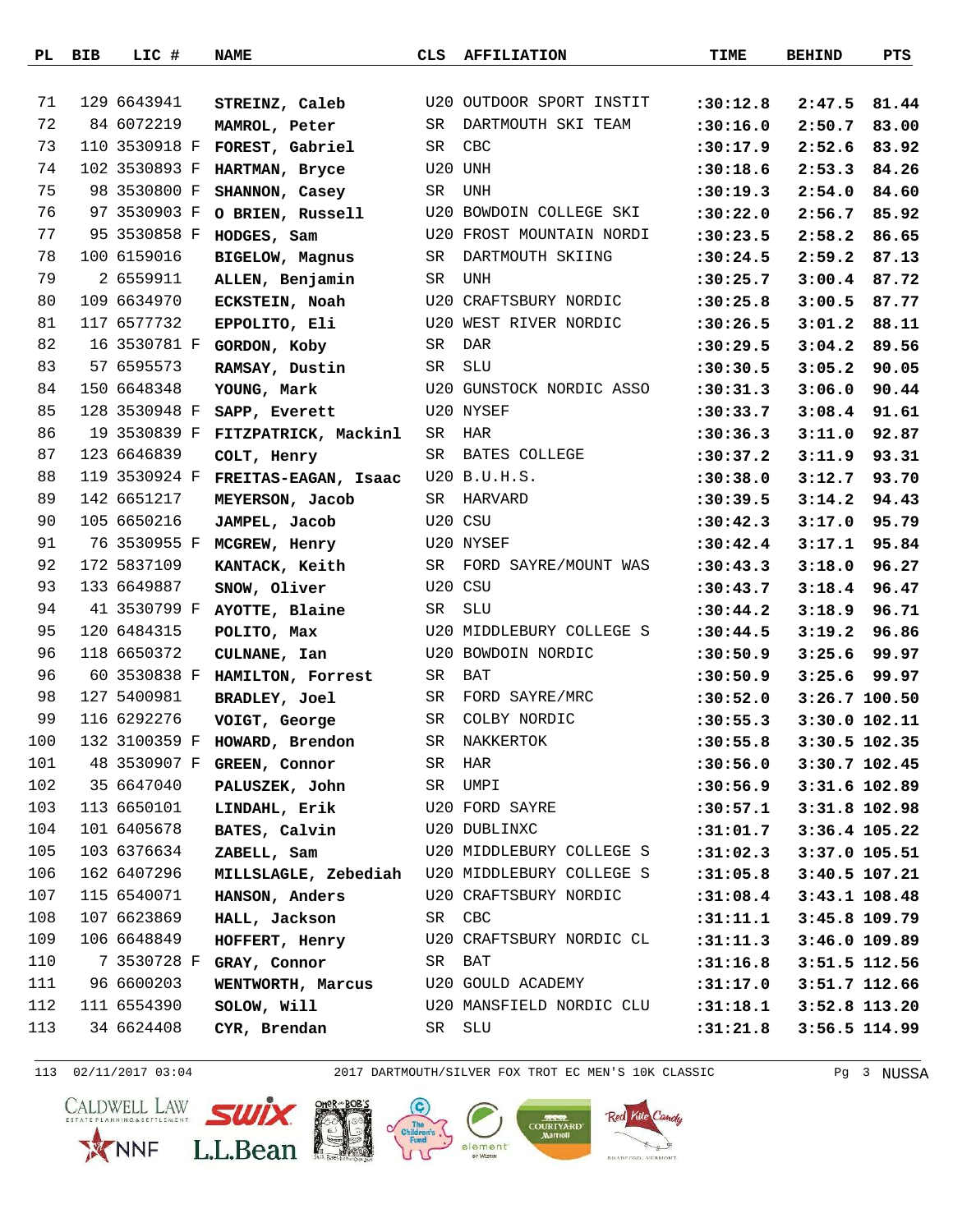|     | PL BIB | LIC #         | <b>NAME</b>                         | CLS     | <b>AFFILIATION</b>        | TIME                   | <b>BEHIND</b> | PTS           |
|-----|--------|---------------|-------------------------------------|---------|---------------------------|------------------------|---------------|---------------|
|     |        |               |                                     |         |                           |                        |               |               |
| 114 |        | 49 6651256    | BARTLEY, Jason                      | SR      | UMPI                      | :31:28.1               | 4:02.8 118.06 |               |
| 115 |        | 186 3530943 F | BOUDREAU-GOLFMAN, Da                |         | U20 STRATTON MOUNTAIN SC  | : 31: 33.4             | 4:08.1 120.63 |               |
| 116 |        | 160 6665389   | DEANGELIS, Luca                     |         | U20 BOWDOIN COLLEGE       | :31:37.9               | 4:12.6 122.82 |               |
| 117 |        | 83 3530952 F  | SCHULZ, Scott                       |         | U20 NYSEF                 | :31:39.3               | 4:14.0 123.50 |               |
| 118 |        | 124 6650692   | BISHOP, Baxter                      |         | U20 MANSFIELD NORDIC CLU  | :31:40.3               | 4:15.0 123.99 |               |
| 119 |        | 43 6485385    | DEETER, Aaron                       | SR      | SMC                       | :31:44.0               | 4:18.7 125.79 |               |
| 120 |        | 3 3530721 F   | SIGURSLID, Haakon                   | SR      | HAR                       | :31:51.2               | 4:25.9 129.29 |               |
| 121 |        | 114 6645958   | BASSETTE, Matthew                   |         | U20 WOODSTOCK NORDIC      | :31:52.5               | 4:27.2 129.92 |               |
| 122 |        | 104 3530807 F | HERHUSKY, Brandon                   |         | U20 SUGAR BOWL ACADEMY/M  | : 31:52.9              | 4:27.6 130.12 |               |
| 123 |        | 108 6642570   | CUNNINGHAM, Timothy                 |         | U20 FORD SAYRE            | : 31: 53.7             | 4:28.4 130.51 |               |
| 124 |        | 29 6719399    | <b>JETER, Kevin</b>                 | SR      | <b>SMC</b>                | : 31: 54.7             | 4:29.4 130.99 |               |
| 125 |        | 121 5975719   | BURNHAM, Chris                      | SR      | CSU                       | :31:54.8               | 4:29.5 131.04 |               |
| 126 |        | 163 6668423   | PERKINS, Nathaniel                  | U20     |                           | :32:11.0               | 4:45.7 138.92 |               |
| 127 |        | 26 6622187    | YOUNG, Matthew                      | SR      | SLU                       | :32:15.1               | 4:49.8 140.91 |               |
| 128 |        | 143 6594253   | HUSSEY, Thomas                      |         | U20 FROST MOUNTAIN NORDI  | :32:16.7               | 4:51.4 141.69 |               |
| 129 |        | 20 6627921    | MCDONALD, Mitchell                  | SR      | <b>SMC</b>                | :32:18.5               | 4:53.2 142.56 |               |
| 130 |        | 134 6642745   | RIGHTMIRE, Andy                     |         | U20 FORD SAYRE            | :32:22.1               | 4:56.8 144.31 |               |
| 131 |        | 183 6649201   | COBB, Charlie                       |         | U20 MANSFIELD NORDIC CLU  | :32:22.9               | 4:57.6 144.70 |               |
| 132 |        | 126 6646508   | RAVENELLE, Brad                     |         | U20 OUTDOOR SPORT INSTIT  | :32:31.4               | 5:06.1 148.84 |               |
| 133 |        | 173 6562326   | THOMBS, Dylan                       |         | SR BATES COLLEGE          | :32:42.2               | 5:16.9 154.09 |               |
| 134 |        | 153 6540364   | CARLEO, Joseph                      | U20     |                           | :32:56.0               | 5:30.7 160.80 |               |
| 135 |        | 174 6770674   | KILBURN, Gaelen                     |         | U20 MANSFIELD NORDIC      | :32:58.0               | 5:32.7 161.77 |               |
| 136 |        | 184 6642993   | CROFT, Grant                        |         | U20 FORD SAYER            | : 33:00.8              | 5:35.5 163.13 |               |
| 137 |        | 112 6540510   | MCDONNELL, Royal                    |         | U20 NYSEF                 | : 33:02.3              | 5:37.0 163.86 |               |
| 138 |        | 158 6649548   | CARNAHAN, Ben                       |         | U20 MANSFIELD NORDIC CLU  | : 33:04.1              | 5:38.8 164.74 |               |
| 139 |        | 156 6320897   | BURNHAM, Jim                        |         | SR CSU                    | : 33: 05.7             | 5:40.4 165.51 |               |
| 140 |        | 130 6649398   | LEE, Tyler                          | U20 CSU |                           | : 33:06.1              | 5:40.8 165.71 |               |
| 141 |        | 135 6649944   | CHRISTNER, Cade                     |         | <b>U20 FROST MOUNTAIN</b> | : 33: 12.1             | 5:46.8 168.63 |               |
| 142 |        | 141 6607254   | BEAN, Christian                     | SR      | ONION RIVER NORDIC C      | : 33: 15.2             | 5:49.9 170.13 |               |
| 143 |        | 152 6698385   | SMOLLER, Nathan                     |         | U20 ONION RIVER NORDIC    | :33:25.6 6:00.3 175.19 |               |               |
| 144 |        | 178 6649158   | MORSE, Jacob                        |         | U20 CRAFTSBURY            | : 33: 35.7             | 6:10.4 180.10 |               |
| 145 |        | 137 6698328   | ENNIS, Zachary                      |         | U20 GUNSTOCK NORDIC ASSO  | : 33: 37.1             | 6:11.8 180.78 |               |
| 146 |        | 138 6650022   | <b>THEYERL, Ben</b>                 |         | U20 COLBY COLLEGE         | : 33: 41.8             | 6:16.5 183.07 |               |
| 147 |        | 5 6525967     | YOUNG, Ryan                         | SR SLU  |                           | : 33: 42.5             | 6:17.2 183.41 |               |
| 148 |        | 154 6382715   | GREENBERG, Charlie U20 COLBY SKIING |         |                           | :33:43.6               | 6:18.3 183.94 |               |
| 149 |        | 147 6645354   | ALFORD, Ben                         |         | U20 GOULD ACADEMY         | : 33: 50.5             | 6:25.2 187.30 |               |
| 150 |        | 157 6649602   | GIERSCH, Connor                     | U20 CSU |                           | : 33:56.4              | 6:31.1 190.17 |               |
| 151 |        | 149 6467383   | FISHER, Oliver                      |         | U20 HOLDERNESS            | :34:15.5               | 6:50.2 199.45 |               |
| 152 |        | 159 6650883   | <b>JOHNSON, Arturo</b>              |         | U20 FORD SAYRE            | :34:21.9               | 6:56.6 202.56 |               |
| 153 |        | 161 6642739   | SILVER-VAN METER, Ma                |         | U20 FORD SAYRE            | :34:28.2               |               | 7:02.9 205.63 |
| 154 |        | 164 6642375   | SLAUGHTER, Jacob                    |         | U20 FORD SAYRE            | :34:29.1               | 7:03.8 206.07 |               |
| 155 |        | 6 6727949     | BROOKNER, Ethan                     | SR      | SMC                       | :34:33.3               | 7:08.0 208.11 |               |
| 156 |        | 165 6649972   | PAGE, Dennis                        |         | SR NANSEN SKI CLUB        | :34:46.9               |               | 7:21.6 214.72 |
|     |        |               |                                     |         |                           |                        |               |               |

156 02/11/2017 03:04 2017 DARTMOUTH/SILVER FOX TROT EC MEN'S 10K CLASSIC Pg 4 NUSSA









ndy